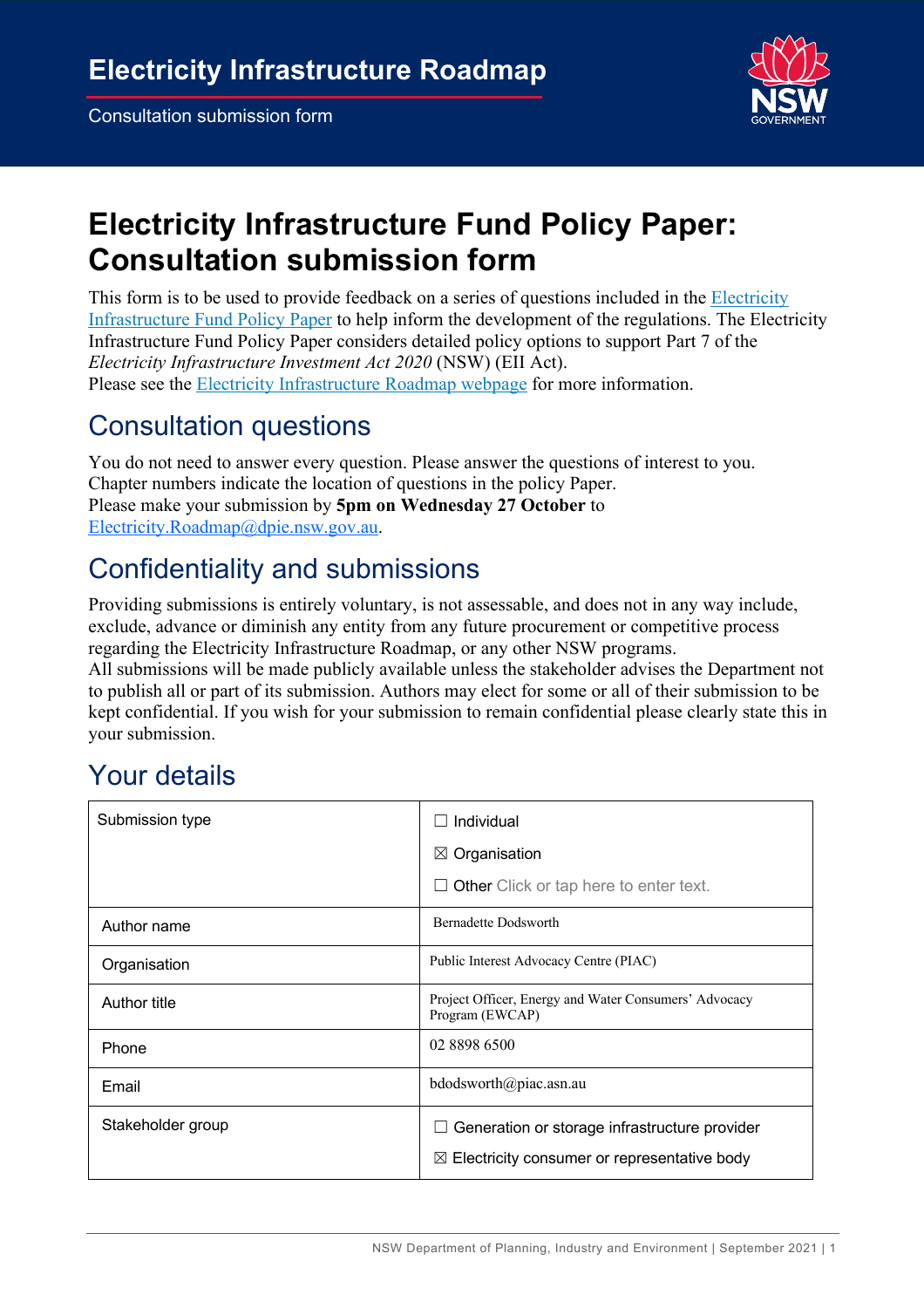# **Electricity Infrastructure Roadmap**

### Consultation submission form



| $\Box$ Network infrastructure provider                            |
|-------------------------------------------------------------------|
| $\Box$ Energy retailer                                            |
| $\Box$ Government or market institution                           |
| $\Box$ Individual                                                 |
| $\Box$ Other (please specify) Click or tap here to enter<br>text. |

### **Questions**

#### **Table 1**

| Questions related to the guiding principles                                                                                                                                                                                                                |                                                                                                                                                                                                                                                                                                                                                                                                                                                                                                                                                                                                                                                        |
|------------------------------------------------------------------------------------------------------------------------------------------------------------------------------------------------------------------------------------------------------------|--------------------------------------------------------------------------------------------------------------------------------------------------------------------------------------------------------------------------------------------------------------------------------------------------------------------------------------------------------------------------------------------------------------------------------------------------------------------------------------------------------------------------------------------------------------------------------------------------------------------------------------------------------|
| <b>Question 1:</b> Do you agree with<br>the proposed guiding principles?<br>Are there other principles which<br>should be considered?                                                                                                                      | The Public interest Advocacy Centre (PIAC) supports<br>the proposed guiding principles in support of the<br>assessment of policy positions for distribution business<br>cost recovery.                                                                                                                                                                                                                                                                                                                                                                                                                                                                 |
|                                                                                                                                                                                                                                                            | PIAC also supports the inclusion of the guiding<br>principles in the Regulations. This will provide<br>protection, transparency, fairness, and certainty for<br>consumers on the apportionment of distribution<br>business contributions.                                                                                                                                                                                                                                                                                                                                                                                                              |
|                                                                                                                                                                                                                                                            | Question related to the approach for measuring and apportioning costs                                                                                                                                                                                                                                                                                                                                                                                                                                                                                                                                                                                  |
| <b>Question 2:</b> Do you agree that<br>apportioning contributions from<br>distribution businesses based on a<br>mixture of energy delivered and<br>peak demand best aligns with the<br>guiding principles? Is there a<br>better option? Why is it better? | PIAC agrees that option seven most closely aligns with<br>the guiding principles.<br>Costs passed through to consumers should be reflective<br>of that class of consumers' use of the network, based on<br>energy delivered and peak demand.<br>Where a consumer does not have a smart meter, it is<br>proposed that usage of the network will be estimated<br>based on energy consumption. Network usage<br>estimation modelling should be part of the Australian<br>Energy Regulator's (AER) network distribution<br>determinations.<br>It is worth noting that IPART's 2020-2021 retail<br>electricity market monitoring preliminary report advises |
|                                                                                                                                                                                                                                                            | that currently, about 23% of all customers have smart<br>meters in NSW, ranging between 21% to 25% between<br>the three NSW network areas, therefore, estimations<br>based on usage may be phased out over time.                                                                                                                                                                                                                                                                                                                                                                                                                                       |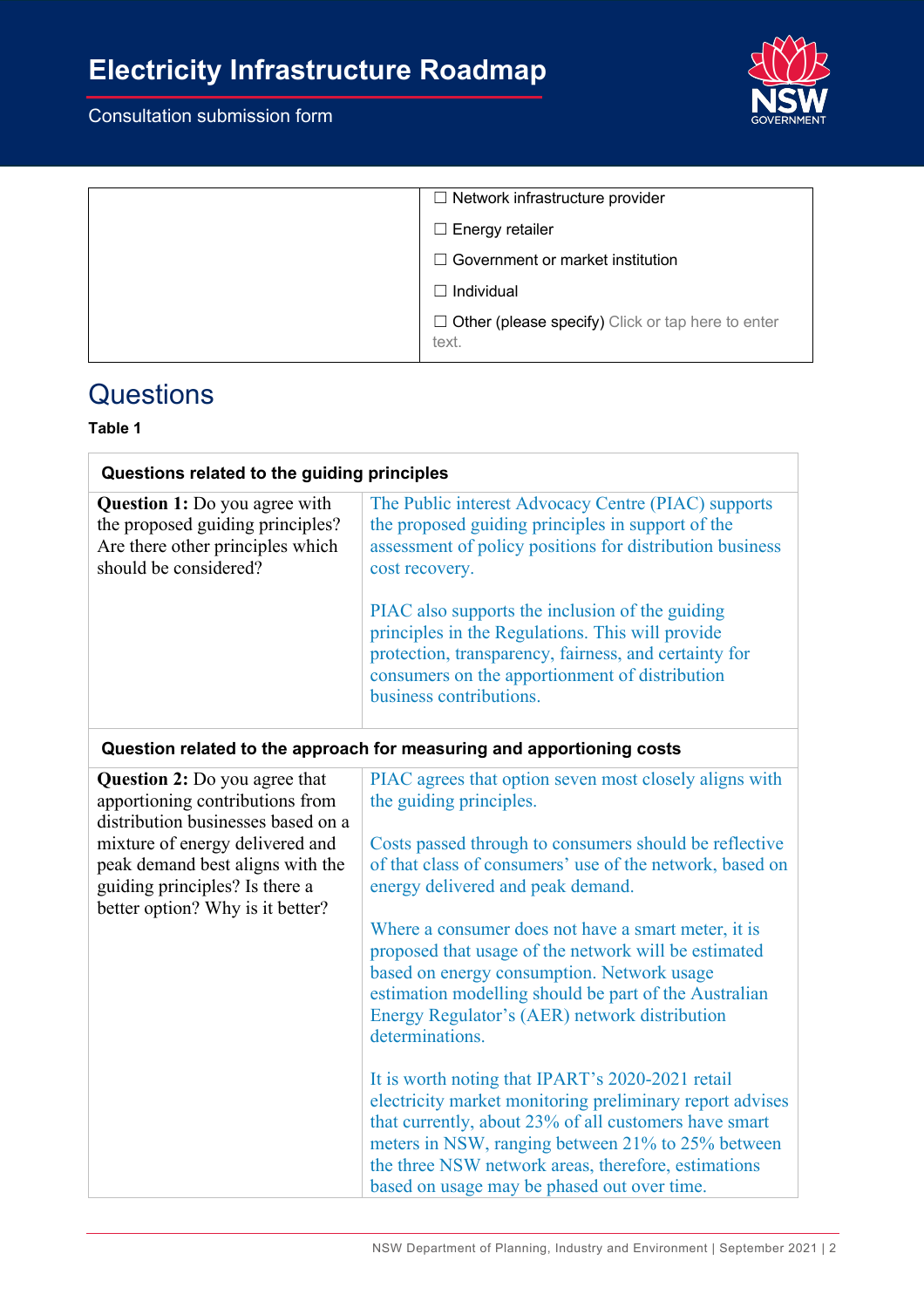

|                                                                                                                                                                                                                                             | The Australian Energy Markey Commission (AEMC) is<br>currently in the process of investigating impediments to<br>an efficient and timely roll-out of smart meters as part<br>of their review into the regulatory framework for<br>metering services.<br>Additionally, it is PIAC's position that distribution<br>businesses should alleviate the extra burden of the<br>proposed cost pass-throughs via their respective<br>established hardship policies, for consumers<br>experiencing hardship, and those at risk of hardship.<br>This requirement should be embedded within the<br>regulations. |  |
|---------------------------------------------------------------------------------------------------------------------------------------------------------------------------------------------------------------------------------------------|-----------------------------------------------------------------------------------------------------------------------------------------------------------------------------------------------------------------------------------------------------------------------------------------------------------------------------------------------------------------------------------------------------------------------------------------------------------------------------------------------------------------------------------------------------------------------------------------------------|--|
| Questions related to the smoothing of cost recovery and hardship provisions                                                                                                                                                                 |                                                                                                                                                                                                                                                                                                                                                                                                                                                                                                                                                                                                     |  |
| <b>Question 3:</b> Do you agree<br>contributions from distribution<br>businesses should be paid<br>quarterly to minimise working<br>capital for distribution businesses?<br>Will monthly payments become<br>less problematic in the future? | PIAC believes option 1: Monthly payments is the better<br>option.<br>Although this option increases administrative<br>interactions to the financial vehicle, it aligns with the<br>payment frequency of retailers to distribution<br>businesses, aligns with customers on monthly billing<br>arrangements, and exposes consumers to the least credit<br>risk and lowest periodic cost.                                                                                                                                                                                                              |  |
| <b>Question 4:</b> Do you agree the<br>Scheme Financial Vehicle should<br>use a loan facility to smooth costs<br>over time? If not, why?                                                                                                    | PIAC agrees that the scheme financial vehicle should<br>use a loan facility to smooth costs over time.<br>If this option is implemented, PIAC agrees Governance<br>principles and liability thresholds should be established<br>to guide the Scheme Financial Vehicle on when to<br>access a loan facility, with loan terms and interest rates<br>having regard to consumers' best interests.                                                                                                                                                                                                       |  |
| <b>Question 5:</b> Do you agree a 3-<br>year rolling average (1 year<br>lagging and 2 years leading) is the<br>best way to ensure adequate funds<br>are available while also<br>smoothing costs for consumers?                              | PIAC agrees that a 3-year rolling average (1 year<br>lagging, and 2 years leading, is an appropriate<br>mechanism to limit the risks associated with high<br>wholesale pricing and frequent wholesale pricing<br>fluctuations for consumers and will allow consumers to<br>realise the Roadmap gains sooner.<br>Price stability is fundamental to optimal retailer<br>operations and provides the ability for consumers,<br>particularly consumers experiencing hardship, to plan<br>and budget for their energy costs.                                                                             |  |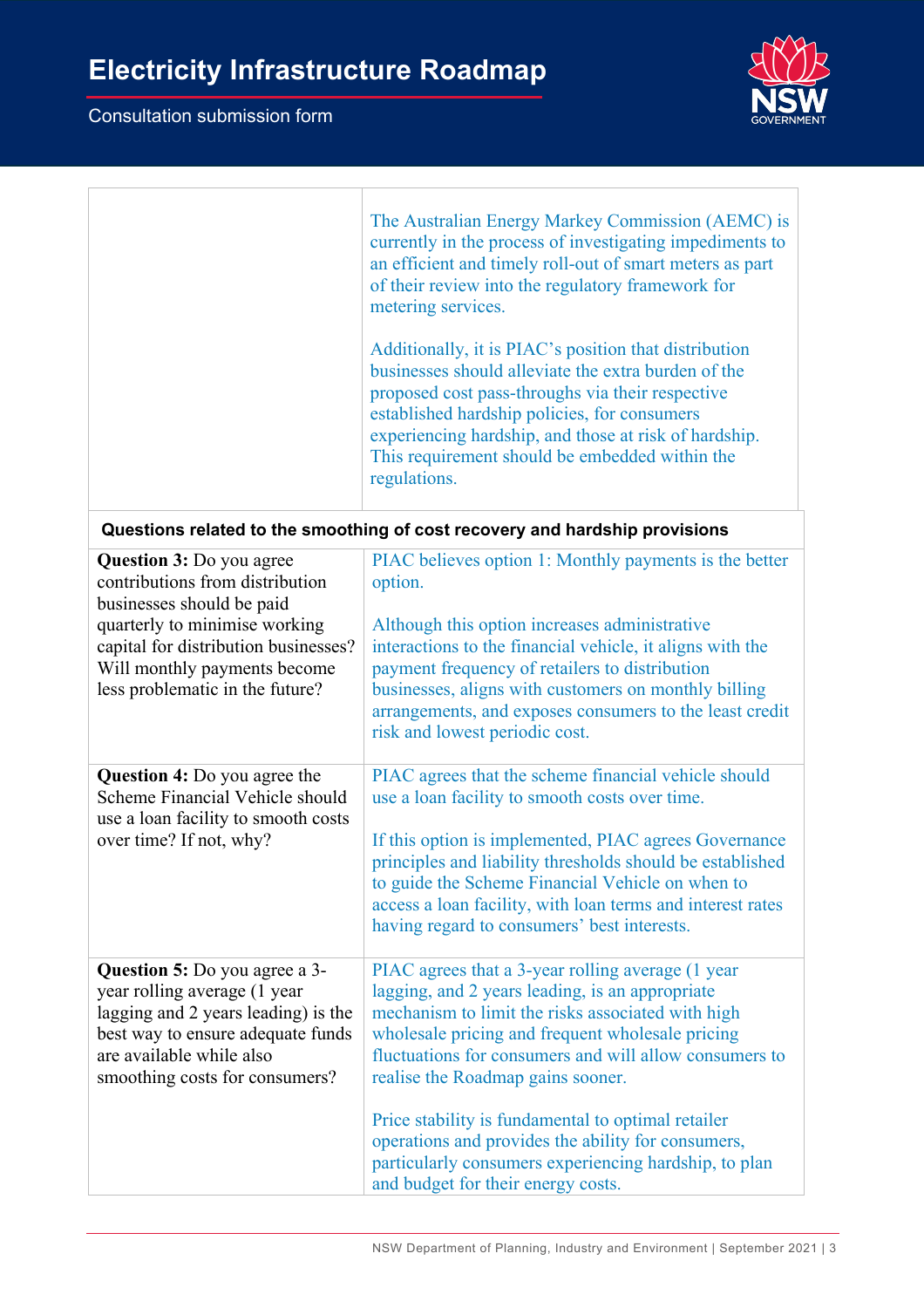

| <b>Question 6:</b> Do you agree the<br>scheme should provide for a<br>negative contribution amount?<br>What threshold should be set for<br>applying a negative amount? | PIAC agrees Negative Contribution Determinations are<br>beneficial to offset the cost of higher wholesale prices<br>and benefit consumers by crediting Roadmap costs<br>during high wholesale costs.  |
|------------------------------------------------------------------------------------------------------------------------------------------------------------------------|-------------------------------------------------------------------------------------------------------------------------------------------------------------------------------------------------------|
|                                                                                                                                                                        | PIAC agrees for consumers to maximise the benefit of<br>the offset mechanism, the benefit should be passed back<br>through to consumers in the same year it occurs.                                   |
|                                                                                                                                                                        | In PIAC's view, an appropriate threshold should be set<br>for providing credit to customers and to guide any credit<br>process. This threshold could be determined by the<br><b>Consumer Trustee.</b> |

| Questions related to transparency of costs and benefits to consumers |  |  |
|----------------------------------------------------------------------|--|--|
|----------------------------------------------------------------------|--|--|

| Question 7: Do you agree it is<br>important for consumers to<br>understand the component parts of<br>Roadmap scheme costs (e.g.<br>payments under LTES<br>Agreements compared to network                                                             | In PIAC's view consumers have the right to<br>transparency concerning the components of the costs<br>they pay for their electricity service.                                                                                                                                                                                                                                                                                                                     |
|------------------------------------------------------------------------------------------------------------------------------------------------------------------------------------------------------------------------------------------------------|------------------------------------------------------------------------------------------------------------------------------------------------------------------------------------------------------------------------------------------------------------------------------------------------------------------------------------------------------------------------------------------------------------------------------------------------------------------|
| infrastructure)?                                                                                                                                                                                                                                     |                                                                                                                                                                                                                                                                                                                                                                                                                                                                  |
| Question 8: How can the benefits<br>of the Roadmap be assessed and<br>communicated, ensuring the<br>information is up to date, accepted<br>by stakeholders, relevant for<br>consumers and without significant<br>administrative burden?              | Please see question 9 below.                                                                                                                                                                                                                                                                                                                                                                                                                                     |
| <b>Question 9:</b> Do you agree a<br>mixture of annual reports,<br>$website(s)$ and bill information is<br>the best way to inform consumers<br>about the benefits and costs of the<br>Roadmap? Is there a simple way<br>to provide bill information? | Option 3 – Status quo, website and bill information in<br>various formats.<br>Bill information is the most reliable option to ensure<br>Roadmap information is communicated to consumers.<br>Many consumers are unable to engage with the<br>information via other means as they are not aware or<br>have no reliable means to access websites and press<br>releases. This can be particularly true for vulnerable<br>consumers and those experiencing hardship. |
| Questions related to exemptions                                                                                                                                                                                                                      |                                                                                                                                                                                                                                                                                                                                                                                                                                                                  |
| <b>Question 10:</b> Do you agree with<br>exempting entities up-front or                                                                                                                                                                              | PIAC does not support exempting any entities who are<br>expected to benefit from the roadmap through lower                                                                                                                                                                                                                                                                                                                                                       |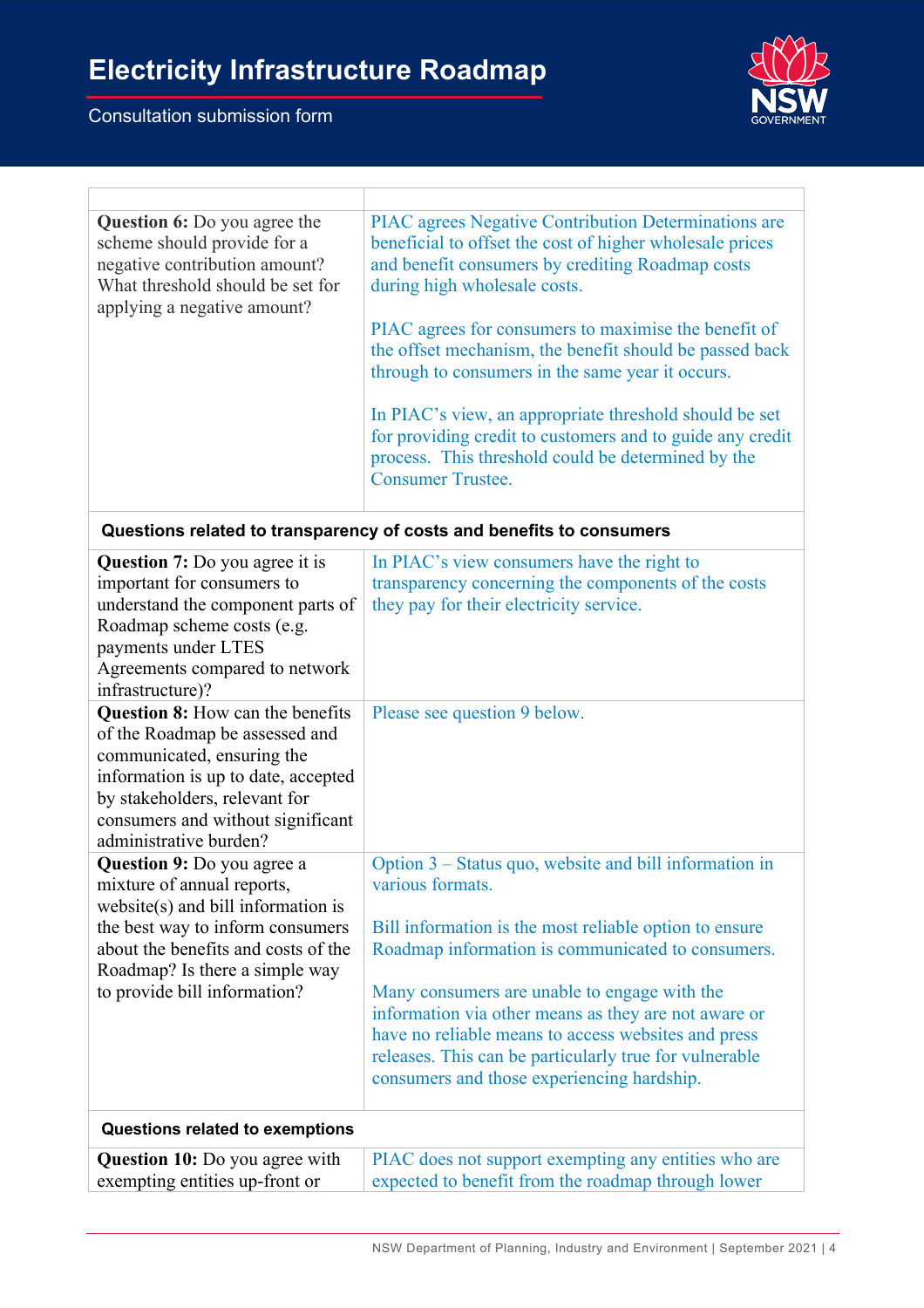

| would you prefer a rebate<br>approach? Why?                                                                                                                                                                    | wholesale energy costs and does not favour one rebate<br>approach over another.                                                                                                                                                                                                                                                                                                    |
|----------------------------------------------------------------------------------------------------------------------------------------------------------------------------------------------------------------|------------------------------------------------------------------------------------------------------------------------------------------------------------------------------------------------------------------------------------------------------------------------------------------------------------------------------------------------------------------------------------|
| <b>Question 11:</b> If exemptions were<br>administered on a proportional<br>scale (between 0 and 100 per<br>cent), how could we categorise<br>which entities should be subject to<br>which level of exemption? | PIAC does not support exempting any entities who are<br>expected to benefit from the roadmap through lower<br>wholesale energy costs as the result of the roadmap. The<br>scale and categorisation for exemptions should reflect<br>that the quantum of any entity's exemption should be no<br>greater than the wholesale cost benefit they receive as a<br>result of the roadmap. |
| <b>Question 12:</b> Do you agree green<br>hydrogen production should be<br>treated in the same way as other<br>emissions intensive and trade<br>exposed industries, or should it be<br>treated differently?    | PIAC does not agree Hydrogen production facilities or<br>other industries should be exempted.                                                                                                                                                                                                                                                                                      |
| Question related to the Fund administration (financial reporting)                                                                                                                                              |                                                                                                                                                                                                                                                                                                                                                                                    |
| <b>Question 13:</b> Do you agree the<br>options outlined are an effective<br>approach for financial reporting<br>for the Fund? Are there any<br>additional considerations?                                     | PIAC agrees with the financial reporting approach<br>outlined in the consultation paper. We also consider that<br>any financial reporting requirements should be<br>embedded within the regulations.                                                                                                                                                                               |

### Supporting information

## Confidentiality and submission publication preferences

Please indicate your publication preferences (select one option only).

#### ☒ **Option 1: Non-confidential submission**

Your submission will be published on the Department's website. Your personal contact information (such as phone number and email address) will be redacted.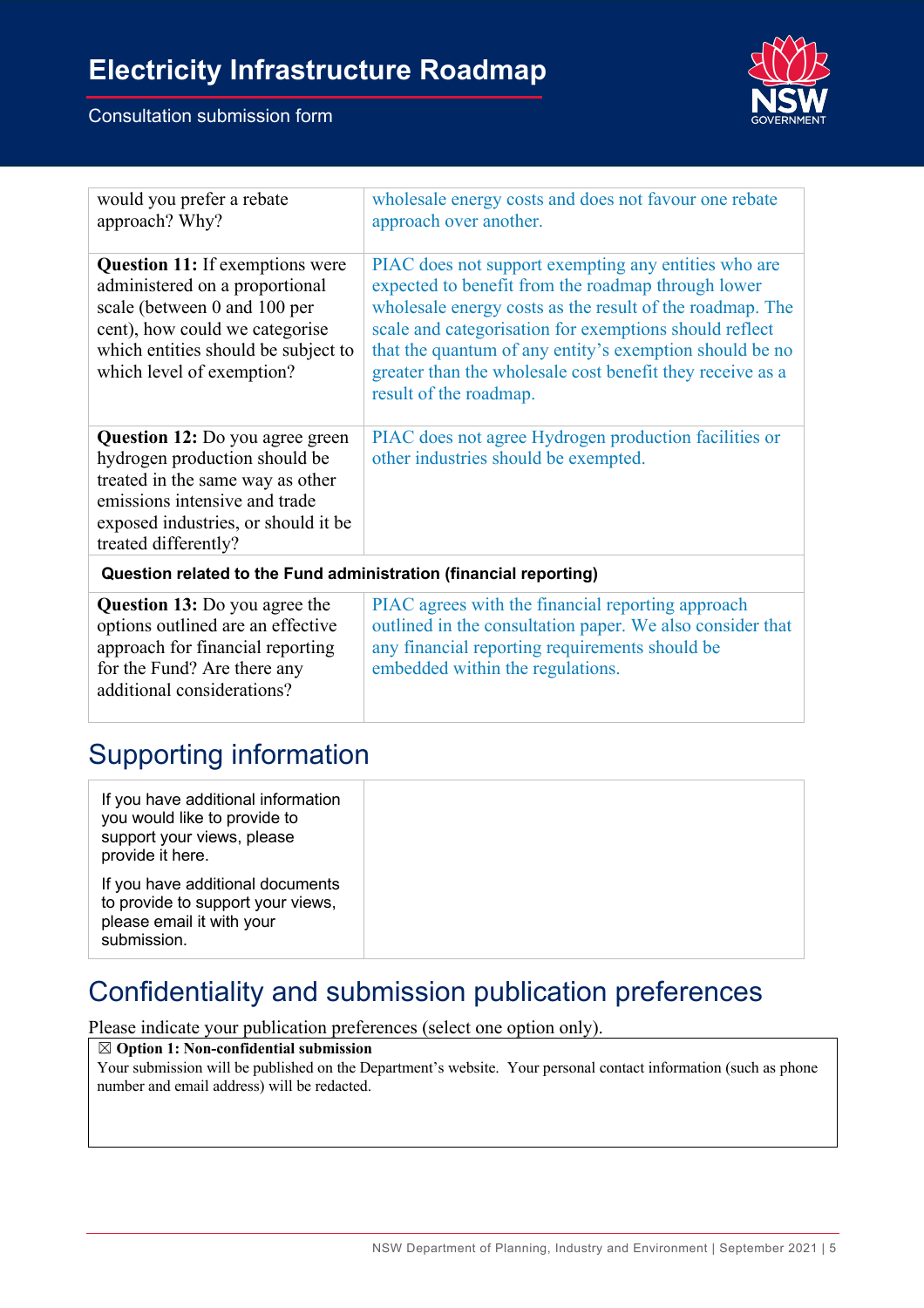

#### ☐ **Option 2: Confidential submission**

Your submission will **not** be published on the Department's website. The name of your organisation will be published.

Some confidential submissions **may** be shared with the following entities:

- the Australian Energy Market Operator, Energy Security Board, Australian Energy Market Commission, Australian Energy Regulator, Independent Pricing and Regulatory Tribunal or the Australian Competition and Consumer Commission
- TransGrid, the Clean Energy Finance Corporation or the Australian Renewable Energy Agency or distribution network service providers
- the entities appointed or to be appointed under the EII Act (Consumer Trustee, Financial Trustee, Scheme Financial Vehicle and Regulator).

#### ☐ **Option 3: Anonymous and confidential submission**

Your submission will **not** be published on the Department's website. The name of your organisation will **not** be published.

Your submission will **not** be shared with the with the following entities:

- the Australian Energy Market Operator, Energy Security Board, Australian Energy Market Commission, Australian Energy Regulator, Independent Pricing and Regulatory Tribunal or the Australian Competition and Consumer Commission
- TransGrid, the Clean Energy Finance Corporation or the Australian Renewable Energy Agency or distribution network service providers
- the entities appointed or to be appointed under the EII Act (Consumer Trustee, Financial Trustee, Scheme Financial Vehicle and Regulator).

The Department will redact personal details from submissions made by individuals to protect personal information. In the absence of an explicit declaration to the contrary, the Department will assume that information provided by respondents is not considered intellectual property of the respondent.

The Department may disclose confidential information provided by you to the following parties:

- NSW Government departments, NSW Ministers and Ministers' Offices
- the NSW Ombudsman, Audit Office of NSW or as may be otherwise required for auditing purposes or Parliamentary accountability
- other parties where authorised or required by law to be disclosed.

Where the Department discloses this information to any of these parties, it will inform them that the information is strictly confidential. The Department may publish or reference aggregated findings from the consultation process in an anonymised way that does not disclose confidential information.

#### **We may be required to release the information in your submission in some circumstances, such as under the** *Government Information (Public Access) Act 2009***.**